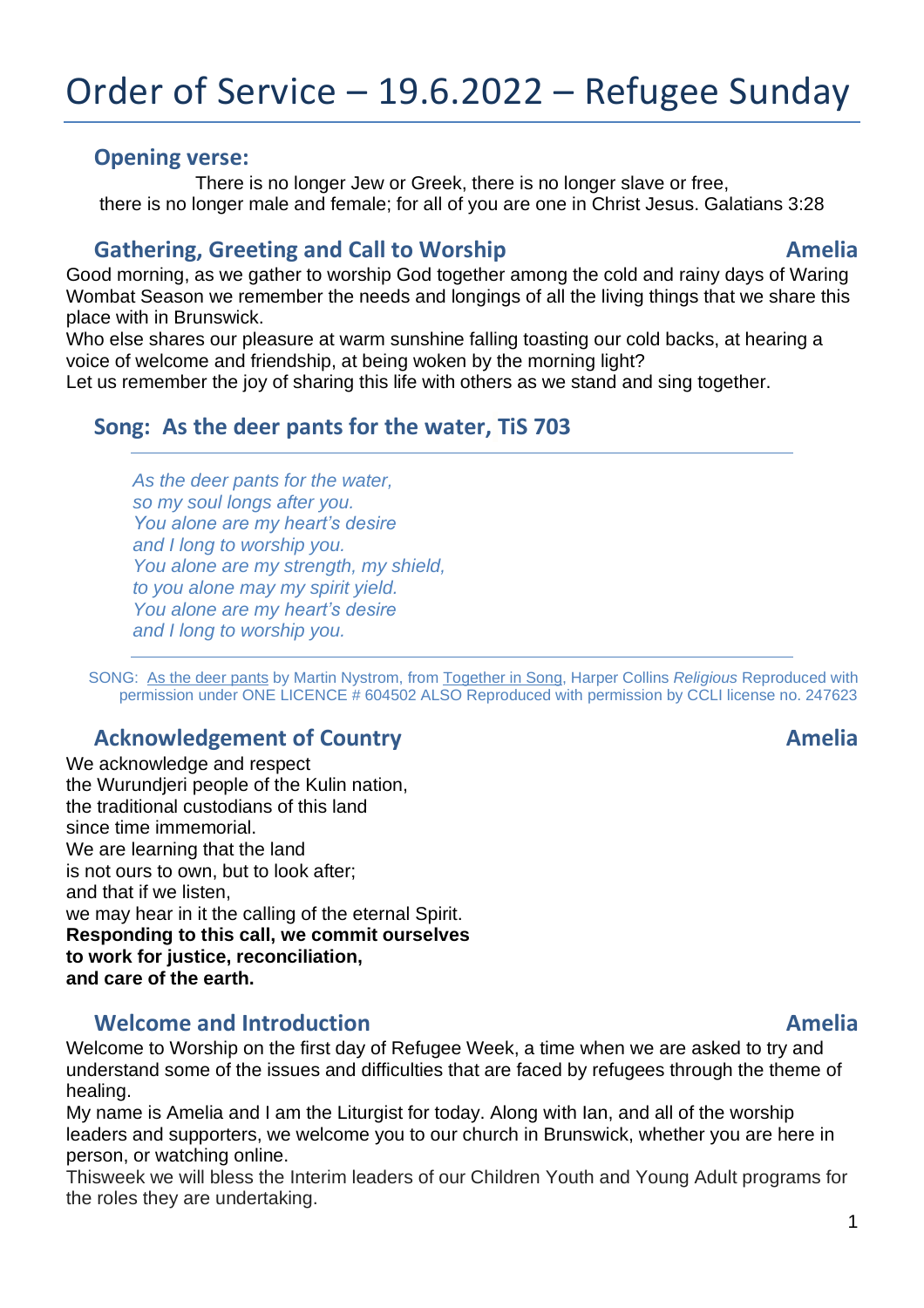And, led by the bible readings, we will think about where and how healing is needed for refugees and for our society. Please join us after the Service for morning tea and a chat in the hall.

# **Prayers of Adoration and Confession**

with Lord Jesus Christ lover of all (John Bell), **TiS 737**

During this prayer the musicians will offer a refrain which you are welcome to sing.

*Lord Jesus Christ, lover of all, trail wide the hem of your garment. Bring healing, bring peace.*

Living God, creator in all places and all times, We are amazed at the changes that evolve, how what was once ocean can be bound into stone. As we work for the healing of the world and the life it holds, Remind us that we were made in your image, You are both three parts and one whole, Let us seek to give an equal place to all the parts that make creation.

Jesus, the healer that accepted suffering for us and showed us a new way to live. As we work for the healing of society and our communities, Remind us of your example of vulnerability and selflessness as we endeavour to give new life to one another.

Holy Spirit, gentle being of grace and unbreakable thread of connection, As we work to heal ourselves, Help us to understand the things that make us feel worried or afraid And remind us that there is no "other" upon whom we can push our fears, for your existence is infinite, in all beings and all places. **Amen**

> *Lord Jesus Christ, lover of all, trail wide the hem of your garment. Bring healing, bring peace.*

There is no longer Jew or Greek, there is no longer slave or free, there is no longer male and female; for all of you are one in Christ Jesus.

Believe the good news that comes from God: in Christ we are forgiven. *Thanks be to God.*

SONG: Lover of all, by John L. Bell, from Together in Song, Harper Collins Religious Reproduced with permission under ONE LICENCE # 604502

# **With the Children Ian**

Ian invites children forward to listen to reading

## **Epistle – Galatians 3:23-29 Jamie and Jacky**

Jacky: 23 Lakini kabla ya kuja ile imani tulikuwa tumewekwa chini ya sheria, tumefungwa mpaka ije ile imani itakayofunuliwa.

24 Hivyo torati imekuwa kiongozi kutuleta kwa Kristo, ili tuhesabiwe haki kwa imani.

 $\mathfrak{D}$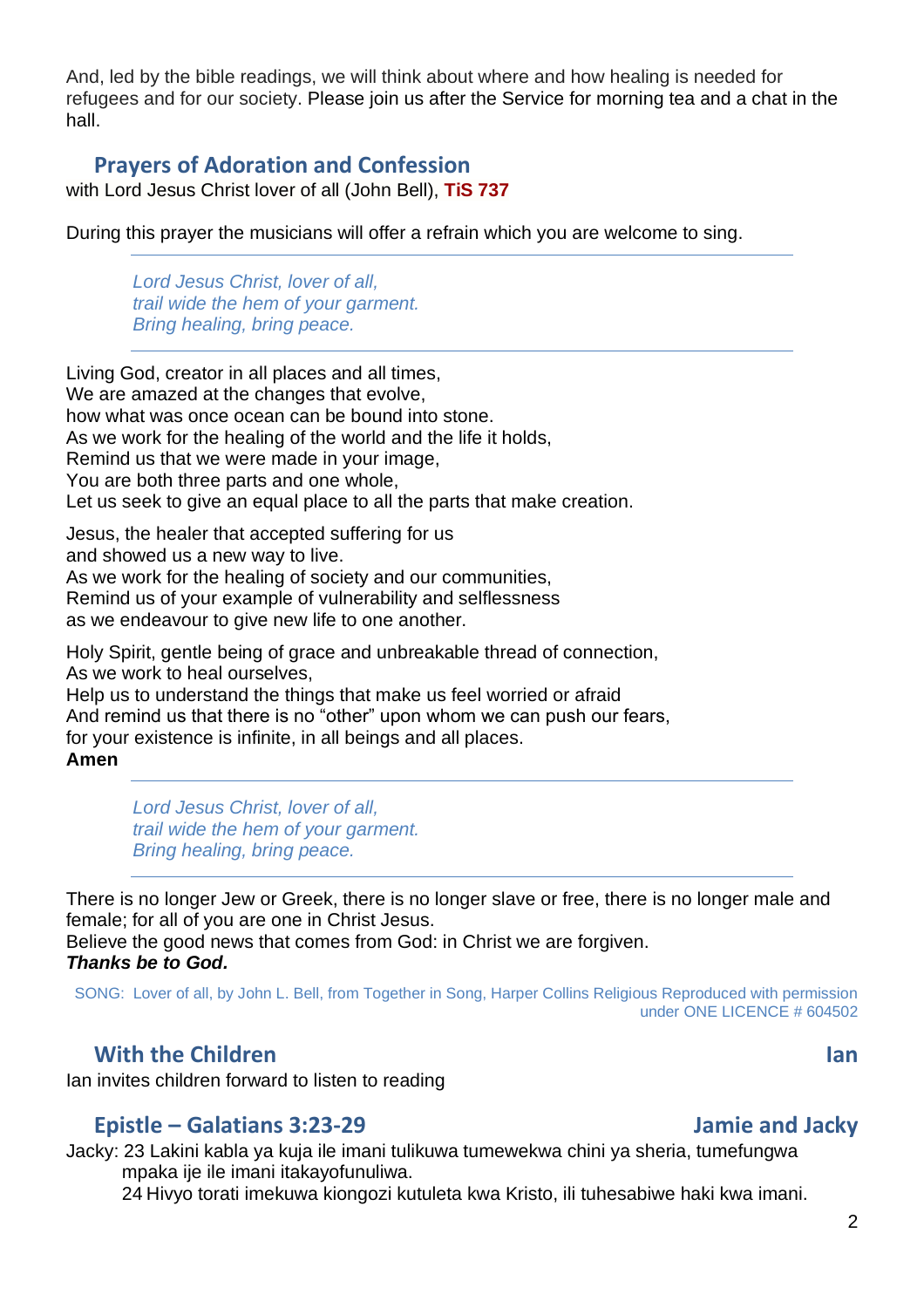- Jamie: Now before faith came, we were imprisoned and guarded under the law until faith would be revealed. Therefore the law was our disciplinarian until Christ came, so that we might be justified by faith.
- Jacky: 25 Lakini, iwapo imani imekuja, hatupo tena chini ya kiongozi. 26 Kwa kuwa ninyi nyote mmekuwa wana wa Mungu kwa njia ya imani katika Kristo Yesu.
- Jamie: But now that faith has come, we are no longer subject to a disciplinarian, for in Christ Jesus you are all children of God through faith.
- Jacky: 27 Maana ninyi nyote mliobatizwa katika Kristo mmemvaa Kristo. 28 Hapana Myahudi wala Myunani. Hapana mtumwa wala huru. Hapana mtu mume wala mtu mke. Maana ninyi nyote mmekuwa mmoja katika Kristo Yesu. 29 Na kama ninyi ni wa Kristo, basi, mmekuwa uzao wa Ibrahimu, na warithi sawasawa na ahadi.
- Jamie: As many of you as were baptized into Christ have clothed yourselves with Christ. There is no longer Jew or Greek, there is no longer slave or free, there is no longer male and female; for all of you are one in Christ Jesus. And if you belong to Christ, then you are Abraham's offspring, heirs according to the promise.

Jacky and Jamie: For these words of witness and for Christ the Word: *Thanks be to God*

## **With the Children Community Community Community Community Community Community Community Community Community Community Community Community Community Community Community Community Community Community Community Community Com**

Word for healing in swahili, or practices / music. We are all children of God Introduce song in Swahili – Mungu ni Mwema – Know that God is good.

*Mungu ni Mwema / Know that God is good* MV104

*Mungu ni Mwema Mungu ni Mwema Mungu ni Mwema ni Mwema, ni Mwema*

*Know that God is good Know that God is good Know that God is good God is good, God is good*

SONG: Mungu ni Mwema, from One is the body, © Wild Goose Publications, Iona Community, Glasgow, Scotland. Reproduced with permission under ONE LICENCE # 604502

# **Blessing for CYYA Interim Leaders Ian**

### **Presentation**

Maxine: The Uniting Church in Australia says

that everyone is called to be faithful to Jesus' way. The church encourages people to discover and develop the gifts which God's Spirit has given to each of us.

This congregation through our Children Youth and Young Adult Committee and Church Council has discerned that Steph, Matilda, Bridie and Dave have gifts for working with children, youth and students and have called them to take up interim roles in this ministry in our congregation.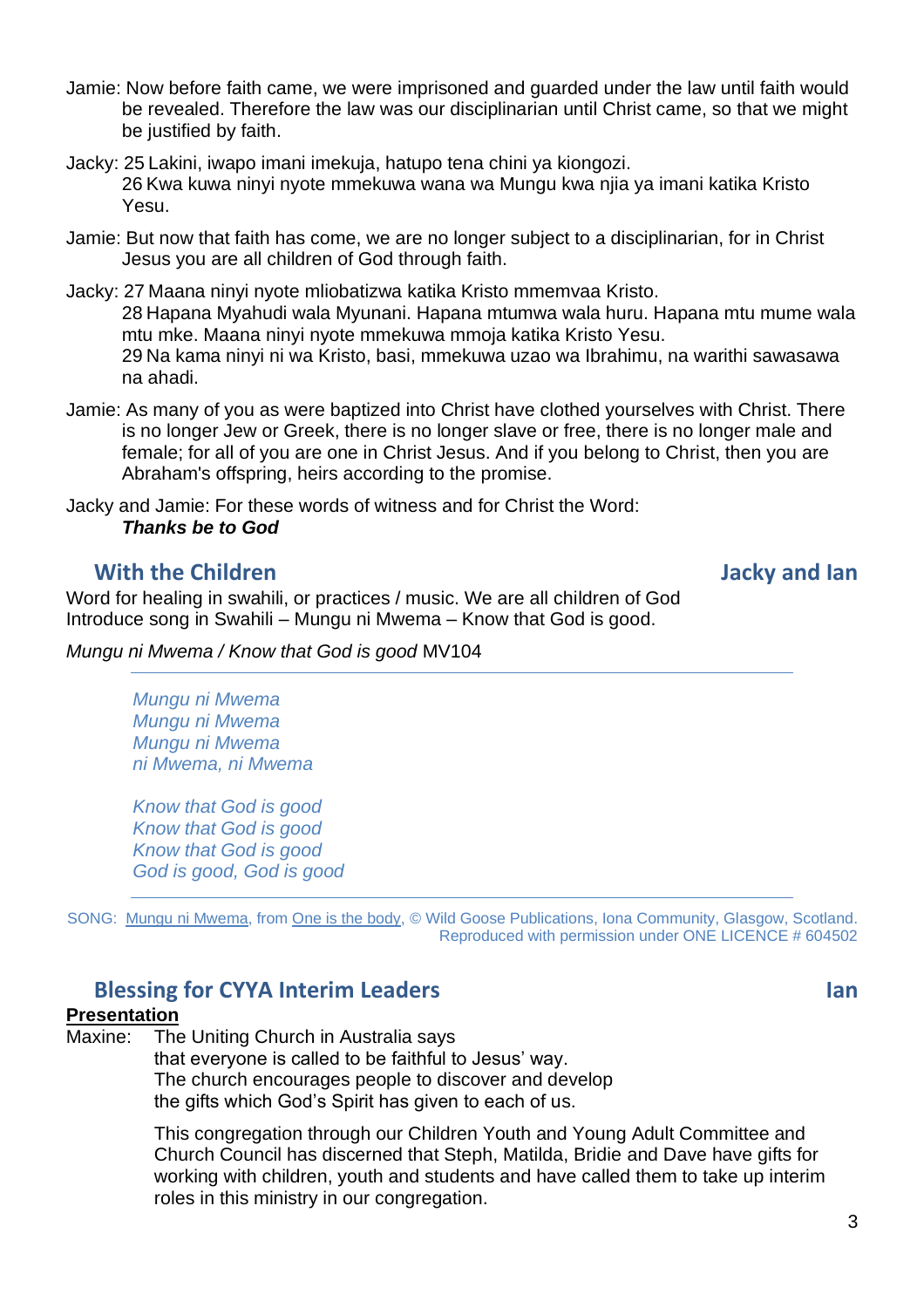### **The Questions**

Ian: Steph, Matilda, Bridie and Dave, we are very happy and thank God for calling you to minister with us here. We ask you these questions as a sign of the faith that informs your work here.

> Do you know Jesus Christ as Lord? *I do.*

Do you believe that you are called by God through the Church to this ministry? **I do.**

Relying on God's grace, and with the support of this congregation and the Children, Youth & Young Adult and Student House committees will you faithfully carry out the responsibilities of your roles in the Brunswick Uniting Church? *With God's help & love, I will.*

Maxine: (To the congregation) Will you accept Steph, Matilda, Bridie and Dave as the interim leaders of the Children, Youth & Young Adult ministry? *We will.*

> Will you encourage them in love and support them in their ministries, serving with them the one Lord Jesus Christ? *With God's help & love, we will.*

(To the Interim Leaders) Steph, Matilda, Bridie and Dave, you have been called by God to minister together in this Congregation. Will you promise, in faith and obedience to Christ, to share this ministry, supporting one another in love, and inspiring God's people here in their common ministry for Christ? *With God's help & love, we will.*

(To all present) May God give you strength to fulfil these promises; and the grace to minister together as Christ's people in this place.

### **Act of Commissioning**

Steph, Matilda, Bridie, Dave kneel. All young people and committees gather round, lays on hands. Congregation reaches out a hand.

Ian: Let us pray in silence for Steph, Matilda, Bridie and Dave …

By the Holy Spirit, O God, give strength to your servants Steph, Matilda, Bridie and Dave and set their hearts on fire with love for you. Increase in them your gifts of grace: the spirit of wisdom and understanding, the spirit of counsel and might, the spirit of knowledge and wonder in your presence, the spirit of joy and delight in your service, now and for ever. *Amen.*

### **Blessing Song: May God's Sheltering Wings MV214**

*May God's sheltering wings, her gathering wings protect you. May God's nurturing arms, her cradling arms sustain you. And hold you in her love, and hold you in her love.* 

SONG: May God's sheltering wings, by Judith Snowdon, from More Voices, United Church of Canada, Woodlake Publishing Inc. Reproduced with permission under ONE LICENCE # 604502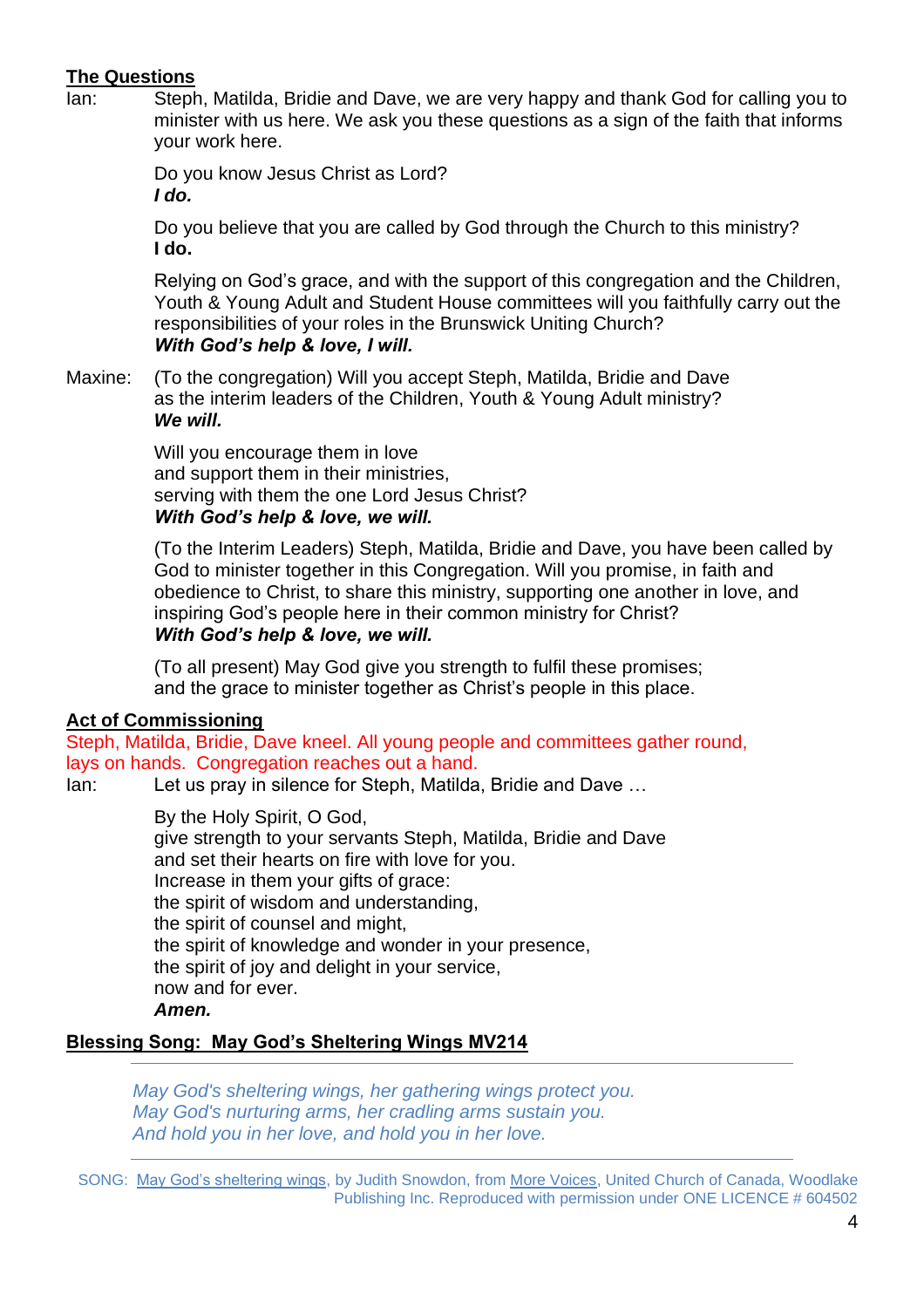# **Gospel Reading – Luke 8:26-39 Tim**

Then they arrived at the country of the Gerasenes, which is opposite Galilee.

As he stepped out on land, a man of the city who had demons met him. For a long time he had worn no clothes, and he did not live in a house but in the tombs.

When he saw Jesus, he fell down before him and shouted at the top of his voice, "What have you to do with me, Jesus, Son of the Most High God? I beg you, do not torment me"- for Jesus had commanded the unclean spirit to come out of the man. (For many times it had seized him: he was kept under guard and bound with chains and shackles, but he would break the bonds and be driven by the demon into the wilds.)

Jesus then asked him, "What is your name?" He said, "Legion"; for many demons had entered him.

They begged him not to order them to go back into the abyss.

Now there on the hillside a large herd of swine was feeding; and the demons begged Jesus to let them enter these. So he gave them permission.Then the demons came out of the man and entered the swine, and the herd rushed down the steep bank into the lake and was drowned. When the swineherds saw what had happened, they ran off and told it in the city and in the country. Then people came out to see what had happened, and when they came to Jesus, they found the man from whom the demons had gone sitting at the feet of Jesus, clothed and in his right mind. And they were afraid.

Those who had seen it told them how the one who had been possessed by demons had been healed.

Then all the people of the surrounding country of the Gerasenes asked Jesus to leave them; for they were seized with great fear. So he got into the boat and returned.

The man from whom the demons had gone begged that he might be with him; but Jesus sent him away, saying,

"Return to your home, and declare how much God has done for you." So he went away, proclaiming throughout the city how much Jesus had done for him.

For these words of witness and for Christ the Word: *Thanks be to God*

# **Song: O Children of the Light / Ay Farzandane Nur (Anonymous Farsi)**  Introduced by Reza, **[watch](https://youtu.be/Rk8yOH8n0A4?t=1849)** *or 30:49*

*Ay far-zan-da-ne nur, ger-de ham bi-ya-eid Ba sha-di o so-rood, oo raa be sa-rae-id Aan-dar ho-zo-re vey, das-tha ba-ra-fra-zid Mon-gee ye a-la-am ra sho-kroo se-pas go-eid Mon-gee ye a-laam ra sho-kroo se-pas go-eid*

*O Children of the light, come let your voices raise with gladness and with songs, O sing God's highest praise O Children of the light, lift up your hands and praise the saviour of the world whose love will light our way the saviour of the world whose love will light our way*

5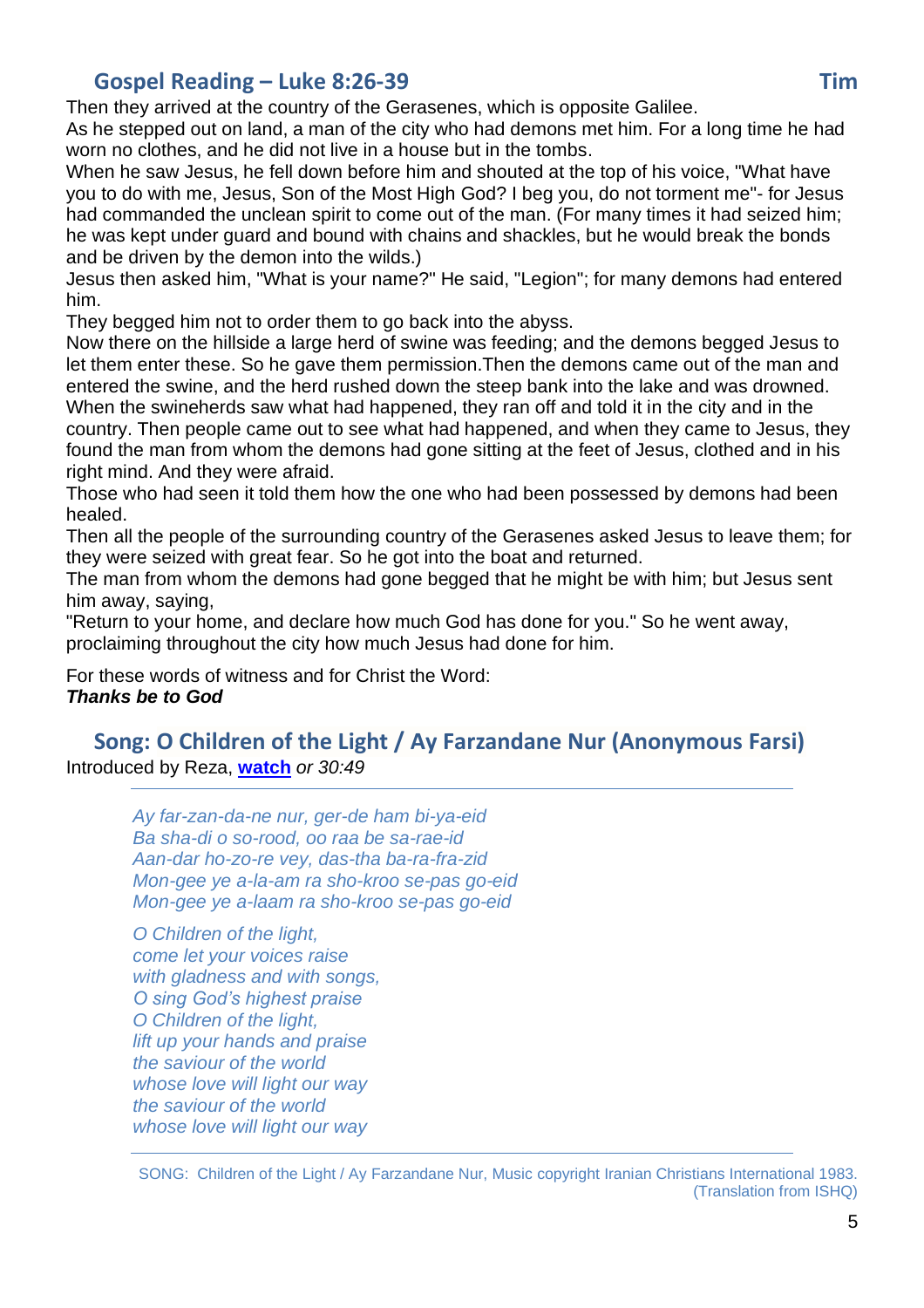6

# **Reflection Ian**

# **Offering with Song O Christ, the healer, TiS 638 Ian**

Let's sing of Christ's healing as on offering to God, an offering of our hearts, a commitment of faith, an offering of money. There are bowls by the baptismal font or our bank account details are on the screen. We respond with our giving, the giving of our faith and all that flows from that. Let's stand and sing of Christ, the healer.

- *1. O Christ, the healer, we have come to pray for health, to plead for friends. How can we fail to be restored when reached by love that never ends?*
- *2. From every ailment flesh endures our bodies clamour to be freed; yet in our hearts we would confess that wholeness is our deepest need.*
- *3. How strong, O Lord, are our desires, how weak our knowledge of ourselves! Release in us those healing truths unconscious pride resists or shelves.*
- *4. In conflicts that destroy our health we diagnose the world's disease; our common life declares our ills: is there no cure, O Christ, for these?*
- *5. Grant that we all, made one in faith, in your community may find the wholeness that, enriching us, shall reach the whole of humankind.*

SONG: O Christ, the healer, by Frederick Pratt Green, from Together in Song, Harper Collins *Religious.*  Reproduced with permission under ONELICENSE # 604502*.* 

### **Offering Prayer**

Receive and bless the gifts that we bring O God The gifts of our heart, the gifts of our lives. Bless us to use these gifts in your work of healing Bless us in Jesus' name. Amen

# **Prayers of the People Meredith**

Loving God, as we come to you in prayer today, we seek your healing presence for our wounded and tired world.

We acknowledge the wounds that we create for our mother earth as we extract, mine, consume and waste resources as if there were no end to their supply. We acknowledge the ongoing loss of biodiversity and habitat. We acknowledge too, the impact of climate change that is deepening the wounds to the earth and causing extreme weather events that see so many people and animals displaced and livelihoods destroyed.

We pray that we may draw from your healing presence to help stem these destructive wounds to our earth, to be part of a movement to regenerate and rewild your creation. We pray that our

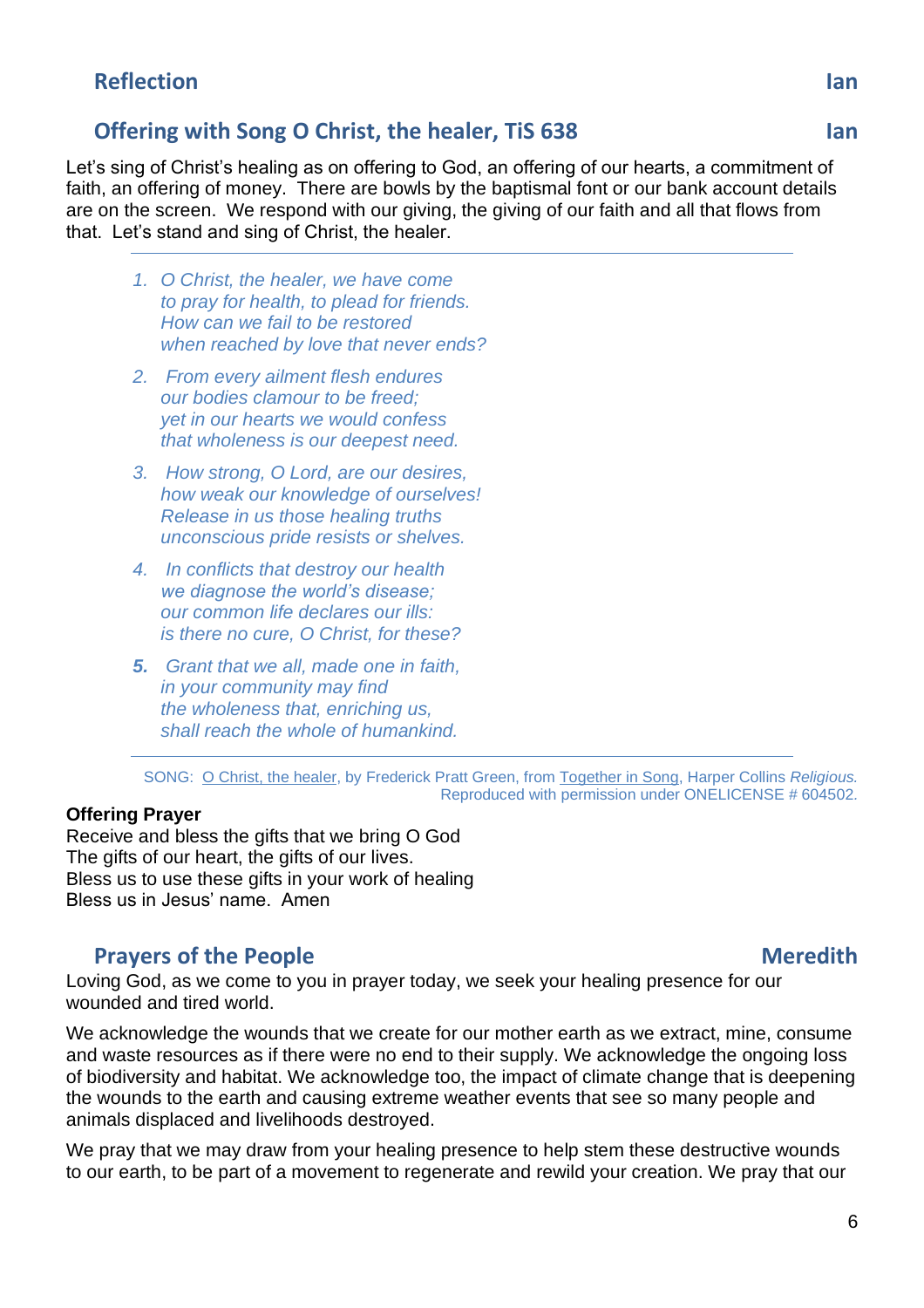new government will take serious action to reverse this damage, listening to the will of the people and the call of the earth for healing.

We acknowledge too, the ongoing destructive wounds of colonization and dispossession for our first nations people. Thank you for the indigenous wisdom that has been retained and is so needed to heal country. May we support and share in this healing work.

And especially today at the beginning of refugee week, we want to acknowledge the wounds that are inflicted on so many through war, persecution and displacement. We want to acknowledge the pain and suffering and sickness this creates across the world. In so many places, Yemen, Palestine, Syria, Ethiopia, Central Africa Republic, Myanmar, Ukraine, to mention just a few. People forced to flee in fear of their lives but with so few places of refuge and welcome to escape to.

We pray for peace-makers and healers to take leadership and gain traction to end war and to repair the hearts and minds of both the oppressors and the oppressed – seeking instead, justice, equality and wellbeing for everyone and every being. We pray for leaders who can help us all to understand how interconnected and interdependent we are and how we all suffer when we do not care for each other or value these connections.

Here at home, we pray for so many people who continue to seek asylum and still hold such uncertain futures. We pray for those still in detention, and for the many families whose failed visa applications mean they have lost access to work rights, centrelink, medicare, sometimes after living here up to 10 years and with young children, surviving only on charity. We pray that this new government will quickly reverse the cruel policies of the previous government, end temporary protection visas and provide everyone with permanency, to begin to heal their wounds and get on with their lives. We thank you for the images of hope and welcome we have witnessed for the Murugappan family returning to Biloela, and we pray that everyone else who is seeking asylum will know the same true sense of Australian welcome, in the very near future.

Here at Brunswick, continue to show us how to be a place of welcome, healing and hope for the many people we have grown to know and love who are also seeking asylum in our midst.

Loving God, we all carry wounds that need your healing, some far more evident and traumatic than others but we know that we all need your loving presence and healing in our lives to be the people you call us to be.

May we seek out your healing love daily, allow it to steep and grow in us, so we can share that love with each other, our families, our colleagues, our communities and those who challenge us – so that we can all be part of the healing and restoration of your creation.

Amen

# **Notices** Amelia

*concluding with* Food Co-op - thank you to Abi Benham-Bannon by Helen Rowe **[Watch](https://youtu.be/Rk8yOH8n0A4?t=4082)** *or 1:08:02*

# **Sending Song***:* **When I needed a neighbour, TIS629**

*1. When I needed a neighbour, were you there, were you there? When I needed a neighbour, were you there?*

*And the creed and the colour and the name won't matter, were you there?*

- *2. I was hungry and thirsty, . . .*
- *3. I was cold, I was naked, . . .*